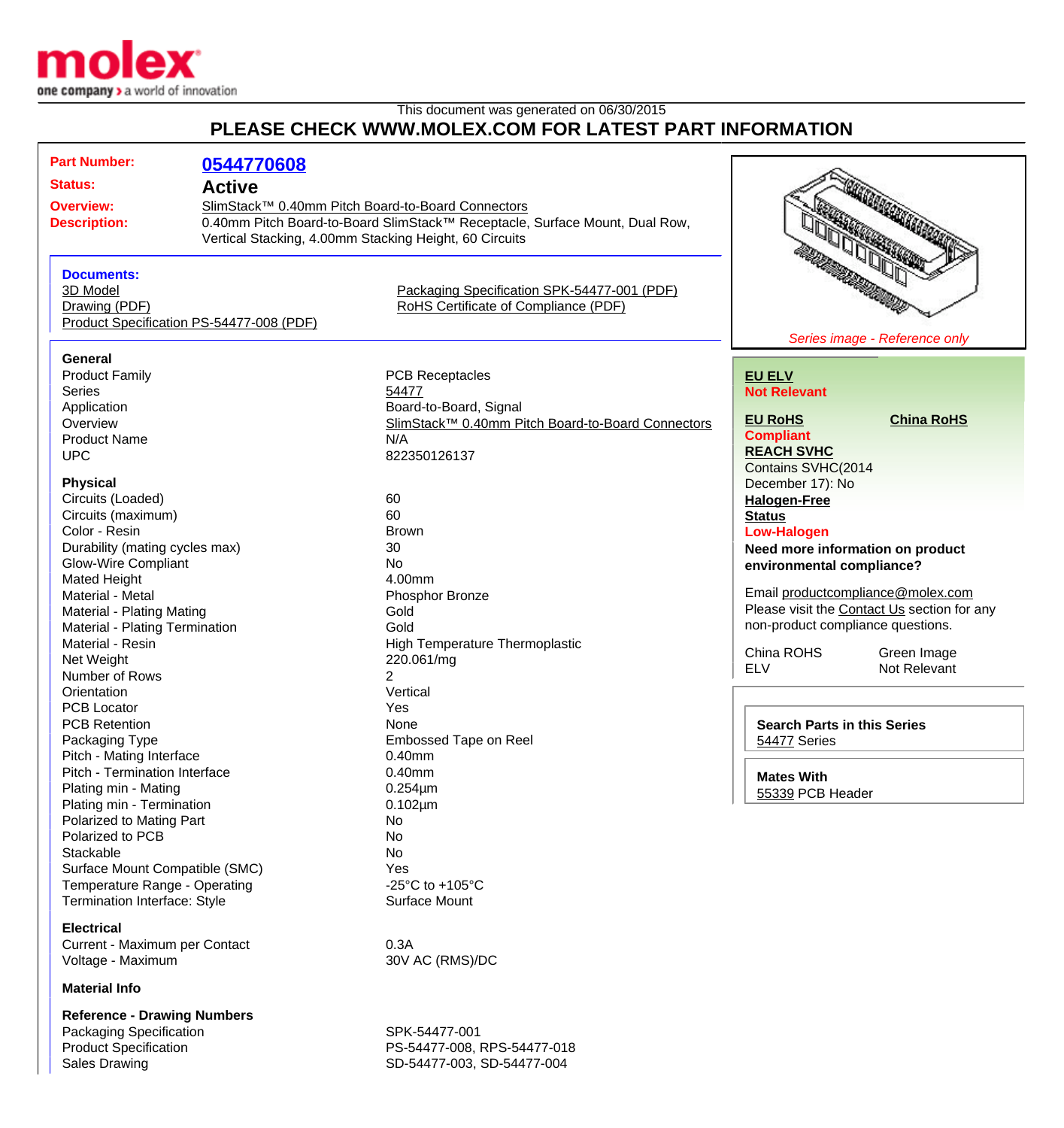This document was generated on 06/30/2015 **PLEASE CHECK WWW.MOLEX.COM FOR LATEST PART INFORMATION**